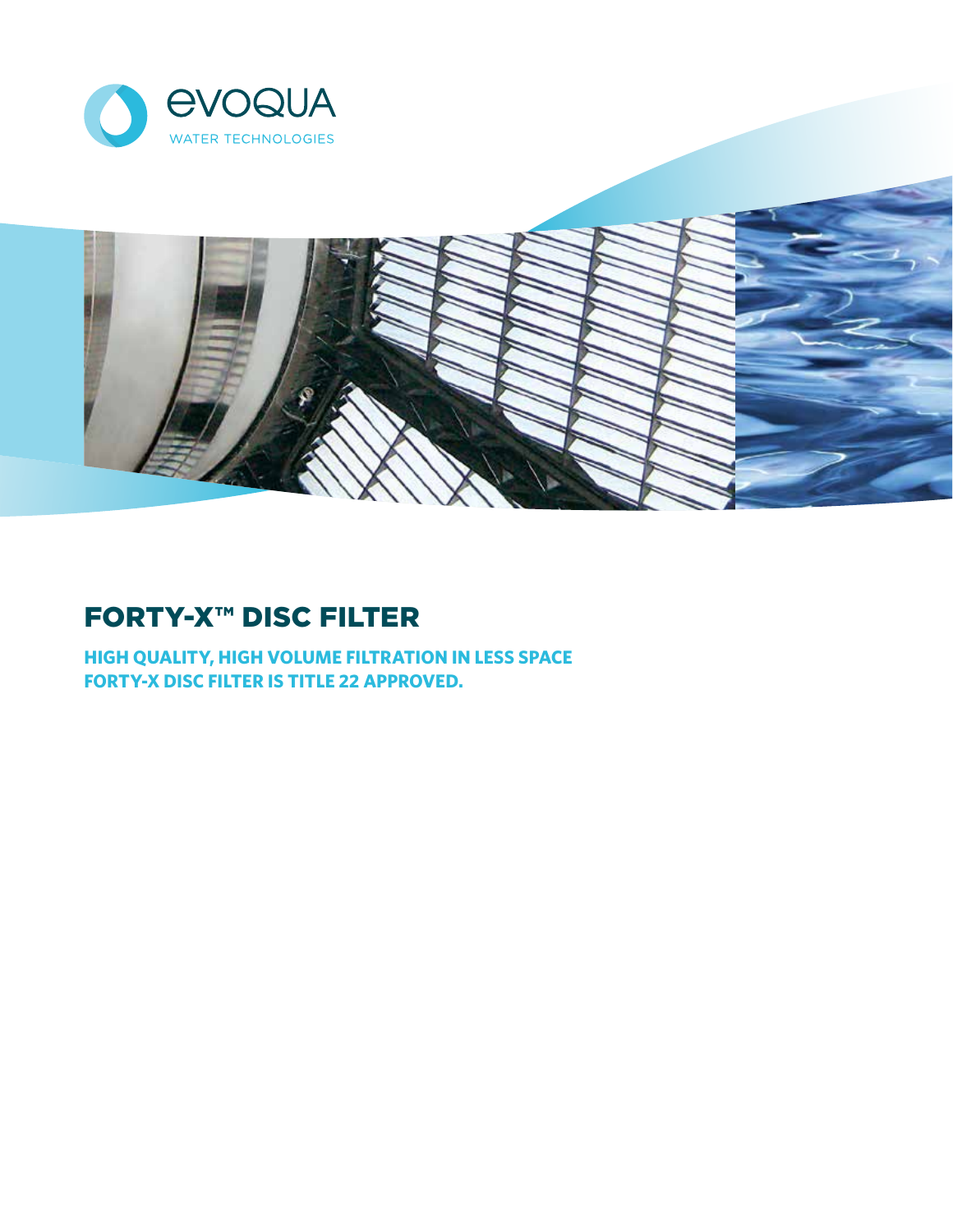

The inside-out flow of the Forty-X™ disc filter panels effectively captures suspended solids and adds to backwashing efficiency.

## REAL WORLD PERFORMANCE AND LOW COST OPERATION MAXIMIZES BENEFITS OF DISC-TYPE FILTRATION

The Forty-X™ disc filter uses pleated, woven media in a unique inside-out configuration, which provides maximum disc filter performance, while easily rejecting troublesome inorganic material.

Drawing on more than three decades of experience in woven media filtration technology, the Forty-X disc filter provides a simple and highly reliable filtration system.

At the heart of each Forty-X disc filter are individual filter panels. The filter panels have an integral molded frame that supports an engineered woven filter fabric in the propitiatory pleated geometry. The media panels are a molded one piece construction with structural stiffeners through the center of the panel area. This unique pleated design reduces the opportunity for fabric tear-out and effluent contamination. The pleated media design increases the true cloth area available for filtration by 40% over similar flat panel designs. This assures a more sustainable operation in terms of throughput, better feed distribution, and fewer backwash cycles.

Each circular disc assembly is made up of 28 media panels. The media panels are mounted on the central influent drum to form the individual circular discs. The number of circular disc assemblies mounted on the central influent drum range from 1 to 24, depending on the scale of the installation.

In operation, influent flows through openings in a central influent drum, into the center of each media panel and then flows out through the filter media as high quality filtrate. This provides an inside-out flow, which captures solids on the inside of the filter panel and makes these solids far easier to remove during backwashing cycles.

The inside-out filtration flow, combined with the dynamics of the central influent drum adds further to the simplicity of the Forty-X disc filter by eliminating the need for a separate system for handling floating and sinking material. The Forty-X disc filter effectively isolates trash so it is easily and quickly transferred to the reject flow.



The pleated surface of the Forty-X™ disc filter panels dramatically multiplies the filtration surface area.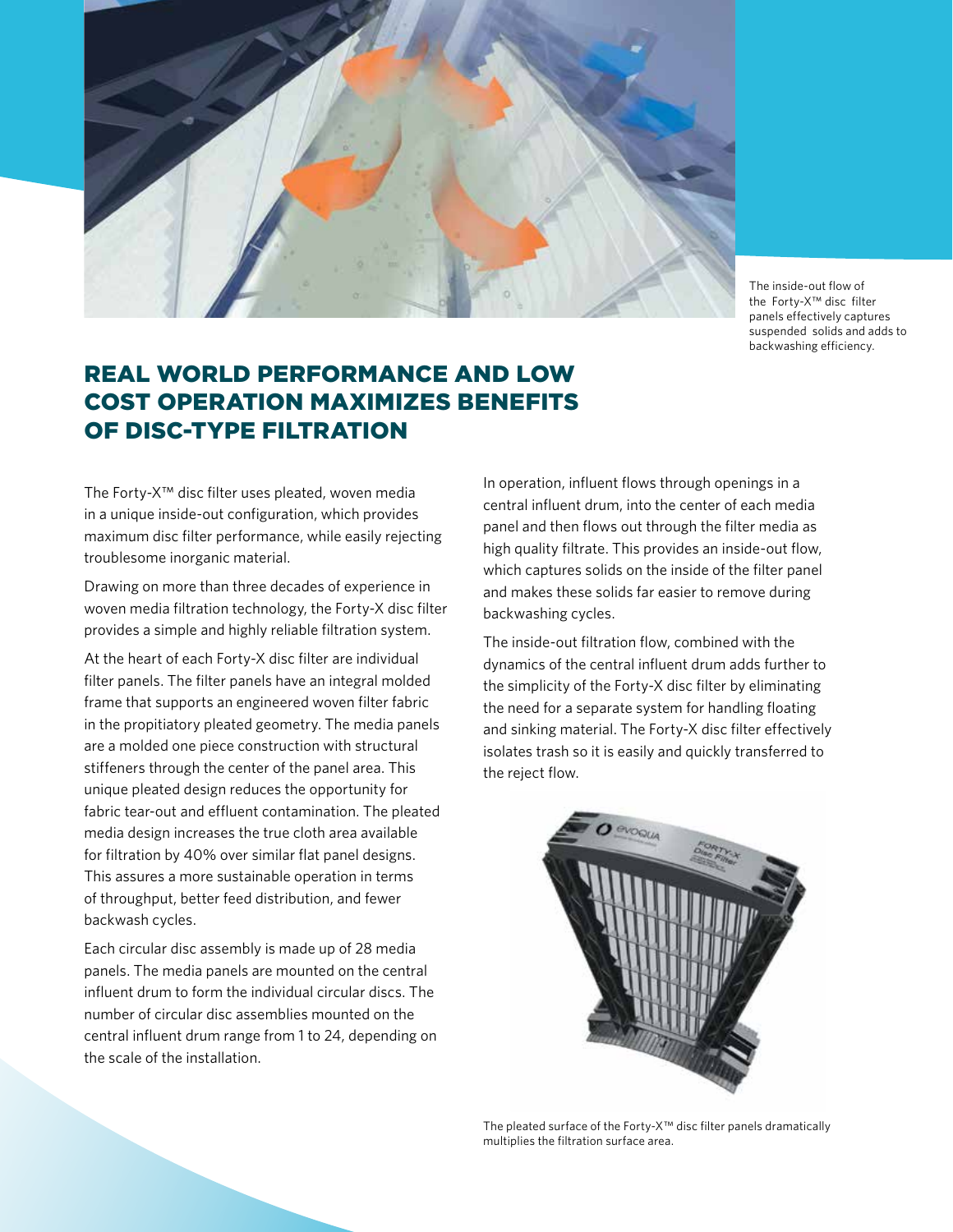

Click here for more information on the Forty-X

#### Solids are Captured on the Inside of the Media Panels

The Forty-X™ disc filter configuration minimizes lifetime costs with fewer moving parts and lower energy demands for backwashing. Wind-safe sliding covers provide easy access to the interior, making inspection of the media panels, quick release spray nozzles and the centralized lubrication block simple. With the Forty-X disc filter, the filtrate is always accessible and in plain view.

#### More Filtration In Less Space

The Forty-X disc filter frame-only design is an ideal dropin retrofit for existing traveling bridge filters and provides an easy retrofit for most other conventional filtration systems. This is because of the exceptionally small footprint relative to the high volume filtration capacity of the Forty-X disc filter. Also, the micron-rated media panels can be changed-out when filtration requirements change. Designed, engineered, and constructed by the skilled Evoqua Water Technologies team, the Forty-X disc filter represents world-class quality in every respect.



High quality, high volume filtration is becoming increasingly important to all industry professionals. Quality tertiary filtration is now necessary to meet many effluent requirements and the need for water reuse is well documented for most areas. In addition, the advantages of industrial process water filtration have become more widely recognized.

For decades, deep-bed sand filtration was one of the few effective options, however this method had the distinct disadvantage of requiring a large area of physical space. Today, there are a number of other filtration options, many of which pack a tremendous amount of filtration capacity into an extremely small physical space. Among the most practical and efficient are disc-type filtration units.

#### Woven Media Provides Absolute Filtration Results

Typically, disc-type filtration units employ rotating, screened-panels as the filtration media. Each specific manufacturer of these now popular disc-type filtration units is unique relative to the form of filtration media used and in the engineering of their individual units.

Some disc filters depend on a pile-type media for filtration, which has the disadvantage of highly variable filtration capabilities owing to the random variability of the pile media.

Disc filter units that incorporate woven-type media provide the most consistent effluent for most filtration applications as the result of their absolute cloth media rating.

The modular design of the Forty-X™ disc filter offers flexibility for a broad range of flows and applications including: municipal tertiary filtration, water reuse and process water filtration.